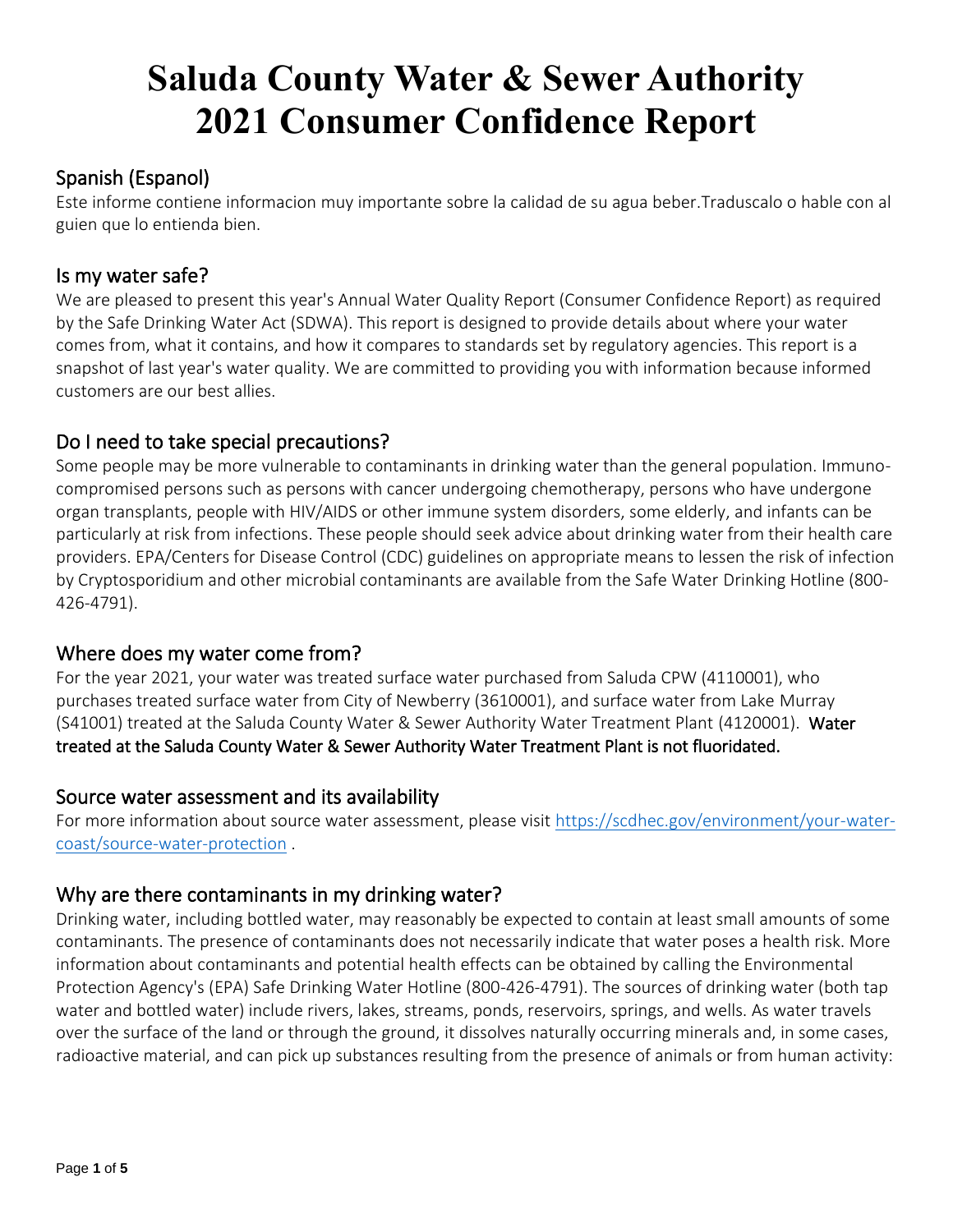## How can I get involved?

Our regular scheduled meetings are held the fourth Monday of each month at 6:00 PM at 106 N. Jennings Street. We want our valued customers to be informed about their water utility. We encourage you to attend any of our meeting and learn more.

# Water Conservation Tips

Did you know that the average U.S. household uses approximately 400 gallons of water per day or 100 gallons per person per day? Luckily, there are many low-cost and no-cost ways to conserve water. Small changes can make a big difference - try one today and soon it will become second nature. Visit [www.epa.gov/watersense](http://www.epa.gov/watersense) for more information.

- Take short showers.
- Shut off water while brushing your teeth.
- Use a water-efficient showerhead.
- Run clothes washer and dishwasher only when full.
- Water plants only when necessary.
- Fix leaky toilets and faucets.
- Adjust sprinklers so only your lawn is watered.
- Teach your kids about water conservation.

## Source Water Protection Tips

Protection of drinking water is everyone's responsibility. You can help protect your community's drinking water source in several ways:

- Eliminate excess use of lawn and garden fertilizers and pesticides.
- Pick up after your pets.
- If you use a septic system, properly maintain your system to reduce leaching to water sources or consider connecting to a public system.
- Volunteer in your community. Find a watershed organization and volunteer to help. Use EPA's Adopt Your Watershed to locate groups in your community.
- Organize a storm drain stenciling project with your local government or water provider

• Dispose of chemicals properly.

## Cross Connection Control Survey

The purpose of this survey is to determine whether a cross-connection may exist at your home or business. A cross connection is an unprotected or improper connection to a public water distribution system that may cause contamination or pollution to enter the system. We are responsible for enforcing cross-connection control regulations and ensuring that no contaminants can, under any flow conditions, enter the distribution system. If you have any of the devices listed below, please contact us so that we can discuss the issue, and if needed, survey your connection, and assist you in isolating it if that is necessary.

- Boiler/ Radiant heater (water heaters not included)
- Underground lawn sprinkler system
- Pool or hot tub (whirlpool tubs not included)
- Additional source(s) of water on the property
- Decorative pond
- Watering trough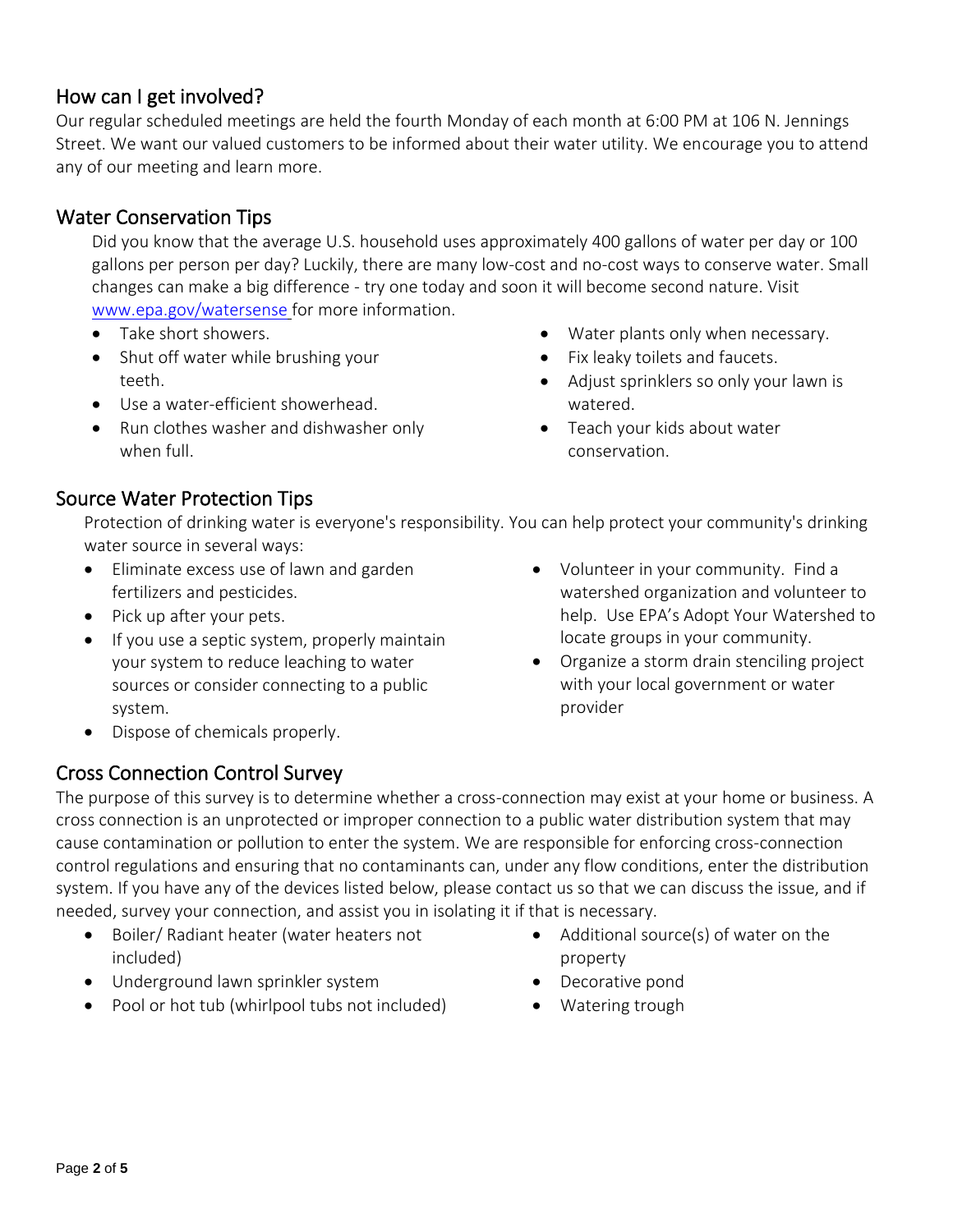# Additional Information for Lead

If present, elevated levels of lead can cause serious health problems, especially for pregnant women and young children. Lead in drinking water is primarily from materials and components associated with service lines and home plumbing. Saluda County Water & Sewer Authority is responsible for providing high quality drinking water but cannot control the variety of materials used in plumbing components. When your water has been sitting for several hours, you can minimize the potential for lead exposure by flushing your tap for 30 seconds to 2 minutes before using water for drinking or cooking. If you are concerned about lead in your water, you may wish to have your water tested. Information on lead in drinking water, testing methods, and steps you can take to minimize exposure is available from the Safe Drinking Water Hotline or at [http://www.epa.gov/safewater/lead.](http://www.epa.gov/safewater/lead)

# Tables for Unit Descriptions and Important Drinking Water Definitions

| <b>Unit Description</b> |                                                        |       |  |  |  |
|-------------------------|--------------------------------------------------------|-------|--|--|--|
| Term                    | Definition                                             | For m |  |  |  |
| ppm                     | ppm, parts per million, or milligrams per liter (mg/L) |       |  |  |  |
| ppb                     | ppb, parts per billion, or micrograms per liter (µg/L) | A۱    |  |  |  |
| pCi/L                   | pCi/L, picocuries per liter                            |       |  |  |  |
| <b>NA</b>               | NA, not applicable                                     |       |  |  |  |
| <b>ND</b>               | ND, not detected                                       |       |  |  |  |
| <b>NR</b>               | NR, monitoring not required but recommended            |       |  |  |  |

*For more information please contact: Contact Name: Jason Fell Address: 106 N JENNINGS ST SALUDA, SC 29138 Phone: 864-445-9572* 

|               | <b>Important Drinking Water Definitions</b>                                                                                                                                 |
|---------------|-----------------------------------------------------------------------------------------------------------------------------------------------------------------------------|
| Term          | Definition                                                                                                                                                                  |
| <b>MCLG</b>   | MCLG: Maximum Contaminant Level Goal: The level of a contaminant in drinking water<br>below which there is no known or expected risk to health. MCLGs allow for a margin of |
|               | safety.                                                                                                                                                                     |
|               | MCL: Maximum Contaminant Level: The highest level of a contaminant that is allowed in                                                                                       |
| <b>MCL</b>    | drinking water. MCLs are set as close to the MCLGs as feasible using the best available                                                                                     |
|               | treatment technology.                                                                                                                                                       |
| TT            | TT: Treatment Technique: A required process intended to reduce the level of a contaminant in                                                                                |
|               | drinking water.                                                                                                                                                             |
| AL            | AL: Action Level: The concentration of a contaminant which, if exceeded, triggers treatment                                                                                 |
|               | or other requirements which a water system must follow.                                                                                                                     |
| Variances and | Variances and Exemptions: State or EPA permission not to meet an MCL or a treatment                                                                                         |
| Exemptions    | technique under certain conditions.                                                                                                                                         |
|               | MRDLG: Maximum residual disinfection level goal. The level of a drinking water disinfectant                                                                                 |
| <b>MRDLG</b>  | below which there is no known or expected risk to health. MRDLGs do not reflect the benefits                                                                                |
|               | of the use of disinfectants to control microbial contaminants.                                                                                                              |
| <b>MRDL</b>   | MRDL: Maximum residual disinfectant level. The highest level of a disinfectant allowed in                                                                                   |
|               | drinking water. There is convincing evidence that addition of a disinfectant is necessary for                                                                               |
|               | control of microbial contaminants.                                                                                                                                          |
| <b>MNR</b>    | MNR: Monitored Not Regulated                                                                                                                                                |
| <b>MPL</b>    | MPL: State Assigned Maximum Permissible Level                                                                                                                               |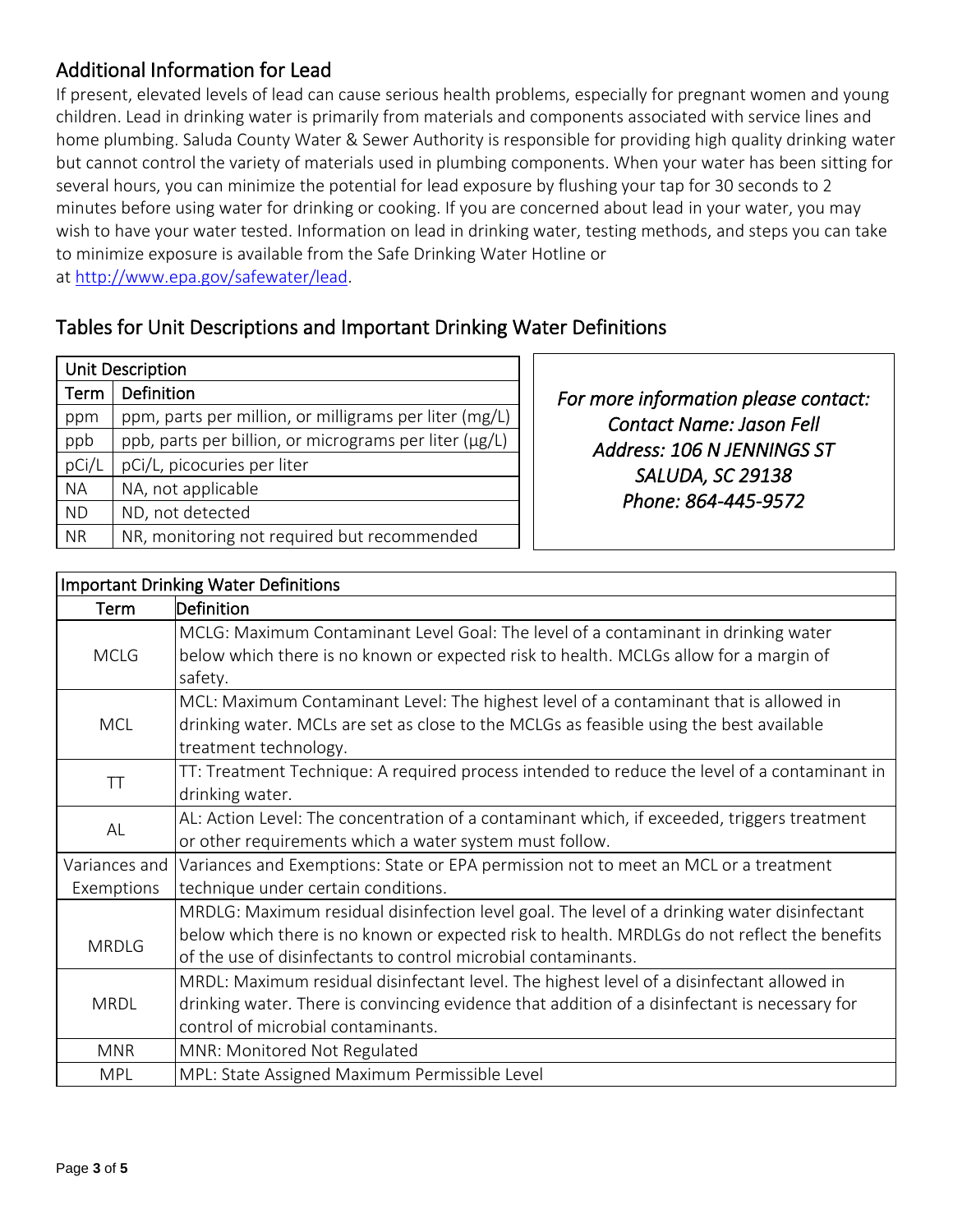# Water Quality Data Table

In order to ensure that tap water is safe to drink, EPA prescribes regulations which limit the amount of contaminants in water provided by public water systems. The table below lists all of the drinking water contaminants that we detected during the calendar year of this report. Although many more contaminants were tested, only those substances listed below were found in your water. All sources of drinking water contain some naturally occurring contaminants. At low levels, these substances are generally not harmful in our drinking water. Removing all contaminants would be extremely expensive, and in most cases, would not provide increased protection of public health. A few naturally occurring minerals may actually improve the taste of drinking water and have nutritional value at low levels. Unless otherwise noted, the data presented in this table is from testing done in the calendar year of the report. The EPA or the State requires us to monitor for certain contaminants less than once per year because the concentrations of these contaminants do not vary significantly from year to year, or the system is not considered vulnerable to this type of contamination. As such, some of our data, though representative, may be more than one year old. In this table you will find terms and abbreviations that might not be familiar to you. To help you better understand these terms, we have provided the definitions below the table.

| Lead and Copper for SALUDA CO W&S AUTHORITY (4120001) |                         |     |                                |                                  |                               |                       |                                                                                                               |  |
|-------------------------------------------------------|-------------------------|-----|--------------------------------|----------------------------------|-------------------------------|-----------------------|---------------------------------------------------------------------------------------------------------------|--|
| Contaminants (unit of<br>measure)                     | MCLG or<br><b>MRDLG</b> | AL  | 90 <sup>th</sup><br>percentile | # Samples<br><b>Exceeding AL</b> | <b>Exceeds AL</b><br>(Yes/No) | Sample<br><b>Date</b> | <b>Typical Source</b>                                                                                         |  |
| Copper-action level at<br>consumer taps (ppm)         | 1.3                     | 1.3 | 0.086                          | $\Omega$                         | <b>No</b>                     | 2020                  | Erosion of natural deposits; Leaching<br>from wood preservatives; Corrosion of<br>household plumbing systems. |  |
| Lead-action level at<br>consumer taps (ppb)           | $\mathbf 0$             | 15  | 0.85                           | 0                                | N <sub>0</sub>                | 2020                  | Corrosion of household plumbing<br>systems. Erosion of natural deposits.                                      |  |

| Disinfectant and Disinfection By-Products for SALUDA CO W&S AUTHORITY (4120001) |                          |                           |                         |                  |                                 |                |                                               |  |
|---------------------------------------------------------------------------------|--------------------------|---------------------------|-------------------------|------------------|---------------------------------|----------------|-----------------------------------------------|--|
| Contaminants (unit of<br>measure)                                               | MCLG or<br><b>MRDLG</b>  | $MCL$ , $TT$ ,<br>or MRDL | Detect in<br>Your Water | Range            | <b>Violation (Yes</b><br>or No) | Sample<br>Date | <b>Typical Source</b>                         |  |
| Chlorine as $Cl2$ (ppm)                                                         | 4                        | 4                         | 0.90                    | $0.90 -$<br>0.90 | <b>No</b>                       | 2021           | Water additive used to<br>control microbes.   |  |
| Haloacetic Acids (HAA5)<br>(ppb)                                                | No Goal for<br>the Total | 60                        | 48                      | $12.4 -$<br>36.0 | No                              | 2021           | By-product of drinking<br>water disinfection. |  |
| <b>Total Trihalomethanes</b><br>(TTHM)(ppb)                                     | No Goal for<br>the Total | 80                        | 68                      | $12.6 -$<br>59.2 | No                              | 2021           | By-product of drinking<br>water disinfection. |  |

| Chemical and Radionuclide Constituents for SALUDA CO W&S AUTHORITY (4120001) |                         |                            |                         |              |                                 |                |                                 |
|------------------------------------------------------------------------------|-------------------------|----------------------------|-------------------------|--------------|---------------------------------|----------------|---------------------------------|
| Contaminants (unit of<br>measure)                                            | MCLG or<br><b>MRDLG</b> | MCL, TT, or<br><b>MRDL</b> | Detect in Your<br>Water | Range        | <b>Violation (Yes</b><br>or No) | Sample<br>Date | <b>Typical Source</b>           |
| Gross alpha excluding radon<br>and uranium (pCi/L)                           | 0                       | 15                         | 1.8                     | $0 - 1.8$    | No.                             | 2021           | Erosion of natural<br>deposits. |
| Sodium (ppm) (unregulated)                                                   | <b>NA</b>               | <b>NA</b>                  | 18 (average)            | $17 -$<br>19 | No                              | 2021           | Naturally<br>occurring.         |